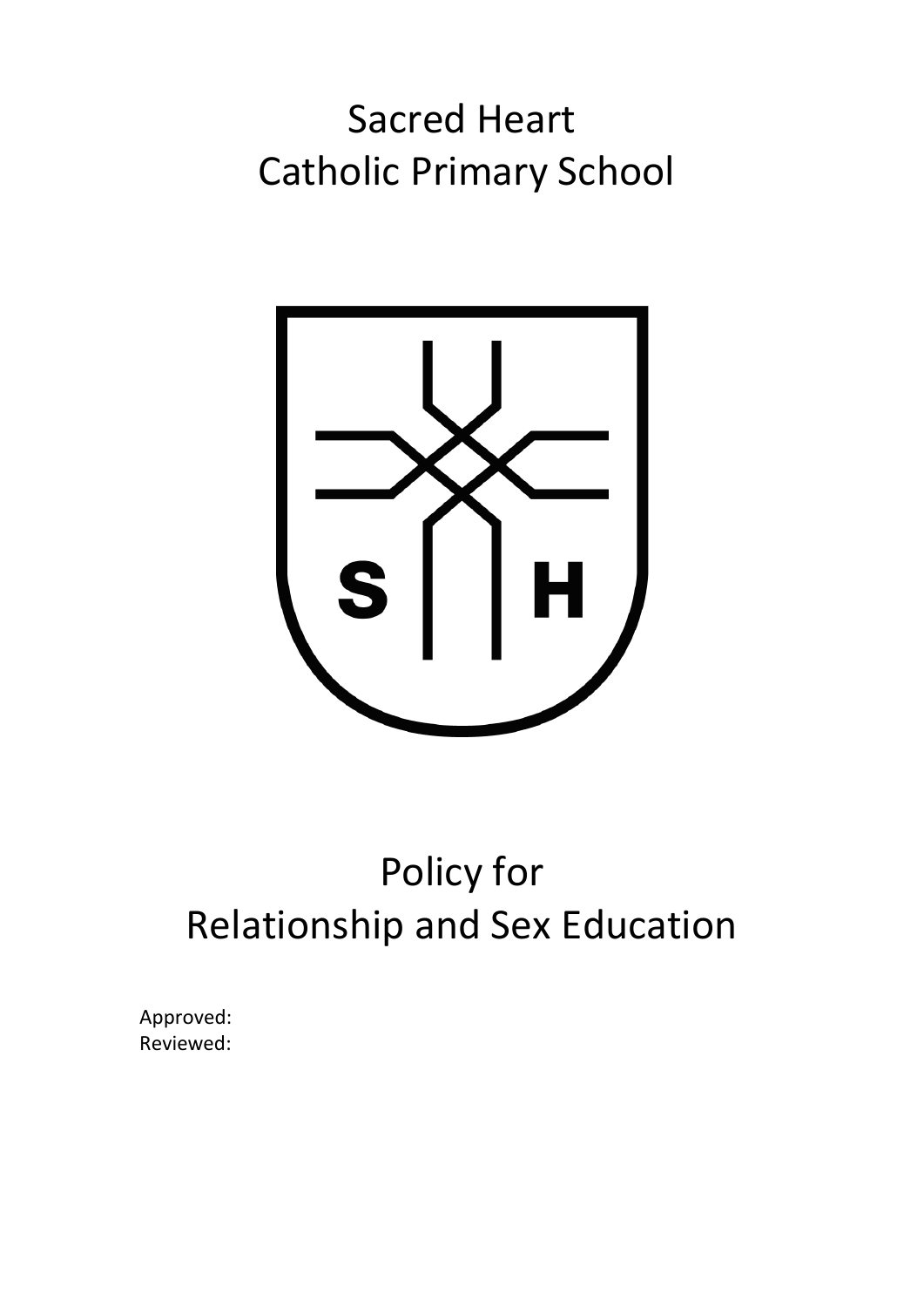## **Context**

This policy is informed by Amoris Laetitia (Pope Francis 2016), guidance from The Catholic Bishop's Conference (Learning to Love March 2017) and the Diocese of East Anglia document, Guidance and Principles for Relationship and Sex Education, issued (January 2018).

Our policy for 'Relationship and Sex Education' has been written in conjunction with the DfE statutory guidance for schools 'Relationships Education, Relationships and Sex Education and Health Education' (2019).

#### **Mission Statement**

Our school mission statement: *Together we live and learn; we play and pray* and teaching of the Catholic Church underpin teaching and learning within our school.

Relationship education is part of the RE, personal, social and health education (PSHE), PE and Science curriculum in our school. When we inform our pupils about relationship issues, we do this with regard to teachings of the Catholic Church, morality and individual responsibility and in a way that allows children to ask and explore spiritual, social and moral questions. The DfE guidance states that relationship education is about 'teaching the fundamental building blocks and characteristics of positive relationships, with particular reference to friendships, family relationships, and relationships with other children and adults.' At Sacred Heart Catholic Primary School, we value this statement and endeavour to encourage our pupils to understand and respect its importance.

#### **Aims and Objectives**

As a school community we recognise that parents have the prime responsibility for teaching their children about Relationships and Sex Education. We will therefore, supplement and support our parents with appropriate programmes of study for all our pupils.

We aim to:

- Make the children feel loved, cared for and secure in surroundings where Catholic values are practised and where courtesy, respect and consideration for others are of paramount importance;
- Develop a sensible, responsible, factual, basis of knowledge founded on love and the teaching of the Catholic Church;
- Guide their understanding that healthy relationships are God's gift to us and should be enjoyed and never abused.

Within our relationship education we teach our pupils about:

- Looking after and maintaining a healthy body;
- Respecting their bodies;
- The importance of family life;
- Building positive relationships with others, involving trust and respect;
- Moral questions;
- Respecting the views of other people.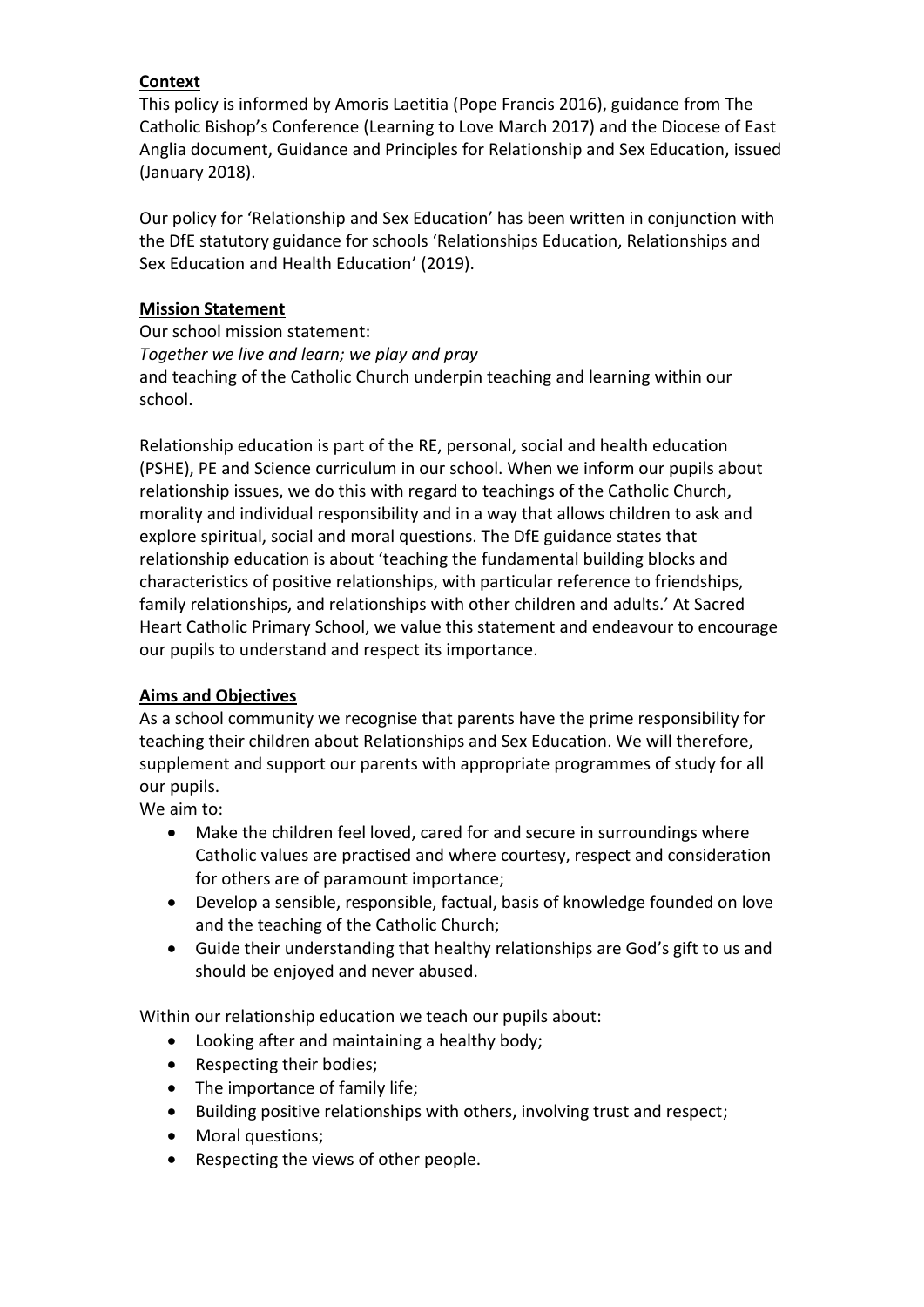In the Science curriculum the pupils at our school learn:

- That animals, including humans, move, feed, grow, use their senses and reproduce;
- To recognise and compare the main external parts of the bodies of humans;
- That humans and animals can produce offspring and these grow into adults;
- Describe the basic needs of animals, including humans, for survival;
- Describe the importance of humans for exercise, eating the rights amounts of different types of food and hygiene;
- Describe the changes as humans develop to old age including puberty
- To recognise similarities and differences between themselves and others and treat others with sensitivity

### **Relationship and Sex Education Curriculum**

We teach about the uniqueness of the Human Being and relationships through different aspects of the curriculum. While we carry out the main relationship education in our PSHE curriculum, we also cover relationships in other areas of the curriculum. In particular, Science, PE and RE, which we believe contribute significantly to children's knowledge and understanding of their own bodies and how they are changing and developing. We always encourage our pupils to voice their opinions and discuss any issues they may have with other pupils and adults in the room.

'The Way, the Truth and the Life' and the 'Come and See' Religious Education Programmes for Primary Schools programme series are also used in the school to support relationship education.

The Relationships and Sex Education curriculum will follow the model scheme of work developed by the CES (June 2019), adapted where necessary to reflect the specific needs of the school.

We use a relationship education programme called: 'Life to The Full' alongside RE. This has been carefully written and has involved much collaboration between numbers of people over several years. The programme is intended to support teachers and parents in Catholic schools to enable the holistic growth of children.

#### **Teaching and Learning**

Class teachers and HLTAs are responsible for the teaching and learning of Relationships and Sex Education supported by the RE leader, PSHE Leader and Headteacher. The majority of lessons will take place within the usual class organisation. It is recommended the teaching of the programme takes place in the summer term in years 5 & 6 although schools may organise the curriculum to meet its needs.

In years 5 and 6, the Years 5 and 6 teachers, HLTA and SLT members will deliver the teaching of the 'Life to the Full' programme and there will be the opportunity for pupil groupings to reflect the needs of the pupils' e.g. single gender; individual; access to same gender staff; where appropriate.

Staff will be sensitive to the needs of differing pupils, levels of maturity and personal circumstances. We will ensure equality (Equalities Act 2010) irrespective of disability, SEND; race, nationality, ethnic origin; gender; religion or sexual orientation.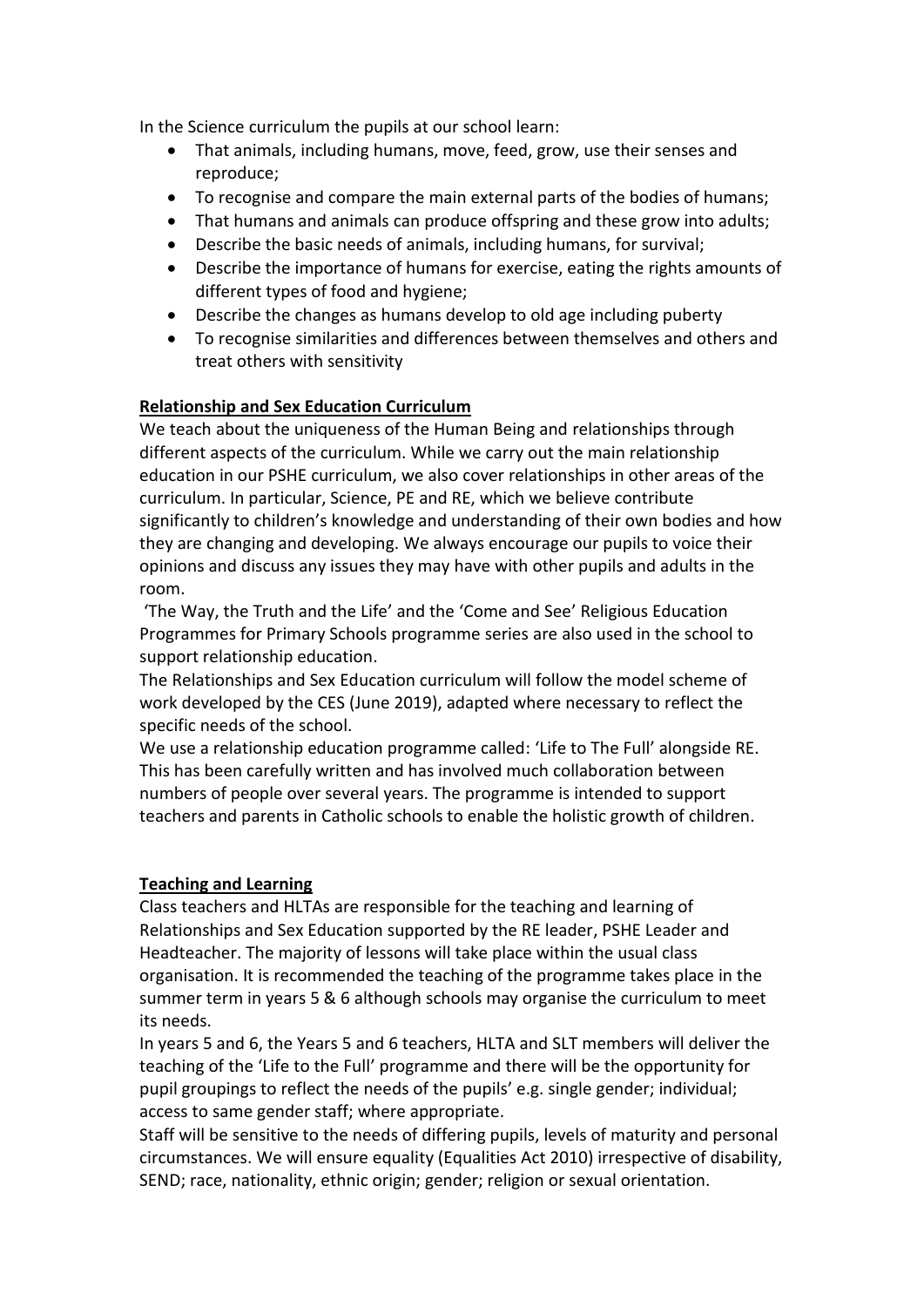#### **The role of parents**

We recognise that parents have the prime responsibility for teaching RSE to their children. As a school we will work in partnership with parents to support them in their responsibility to teach their children about Relationships and Sex Education**:**

- Inform parents about the school's relationship education policy and practice;
- Answer any questions that parents may have about the relationship education of their child;
- Take seriously any issue that parents raise with teachers or governors about this policy, or about the arrangements for relationship education in the school;
- Inform parents about the best practice known with regard to relationship education, so that the teaching in school supports the key messages that parents and carers are giving to children at home.

We believe that, through this mutual exchange of knowledge and information, children will benefit from being given consistent messages about their changing bodies and their increasing responsibilities.

Parents have the right to withdraw their child from all or part of sex education as delivered within RSE. However, children cannot be withdrawn from those aspects of the curriculum covered by the Science National Curriculum, or from Relationships and Health Education. If a parent wishes their child to be withdrawn from sex education lessons, they should discuss this with the headteacher and make it clear which aspects of the programme they do not wish their child to participate in. The school will always comply with the wishes of parents in this regard.

#### **The role of other members in the community**

We encourage other valued members of the community to work with us to provide advice and support to the children with due regard to health education. In particular, our school Chaplain and members of the Local Health Authority, such as the school nurse and other health professionals, give us valuable support with our relationship education programme. The school will make every effort to ensure visitors, materials and content is consistent with the teaching of the Catholic Church.

## **Confidentiality**

Teachers conduct relationship education lessons in a sensitive manner and in confidence. However, if a child makes reference to being involved (or being likely to be involved in) sexual activity, then the teacher will take the reference seriously and deal with it as a matter of child protection. Teachers will respond in a similar way if a child indicates that they have been victims of other forms of abuse. They will not try to investigate, but will immediately inform the named person for child protection issues about their concerns. The headteacher will then deal with the matter in consultation with health care professionals (see also our policy on Child Protection).

#### **The role of the headteacher**

It is the responsibility of the headteacher to ensure that both staff and parents are informed about our relationship education policy and that the policy is implemented